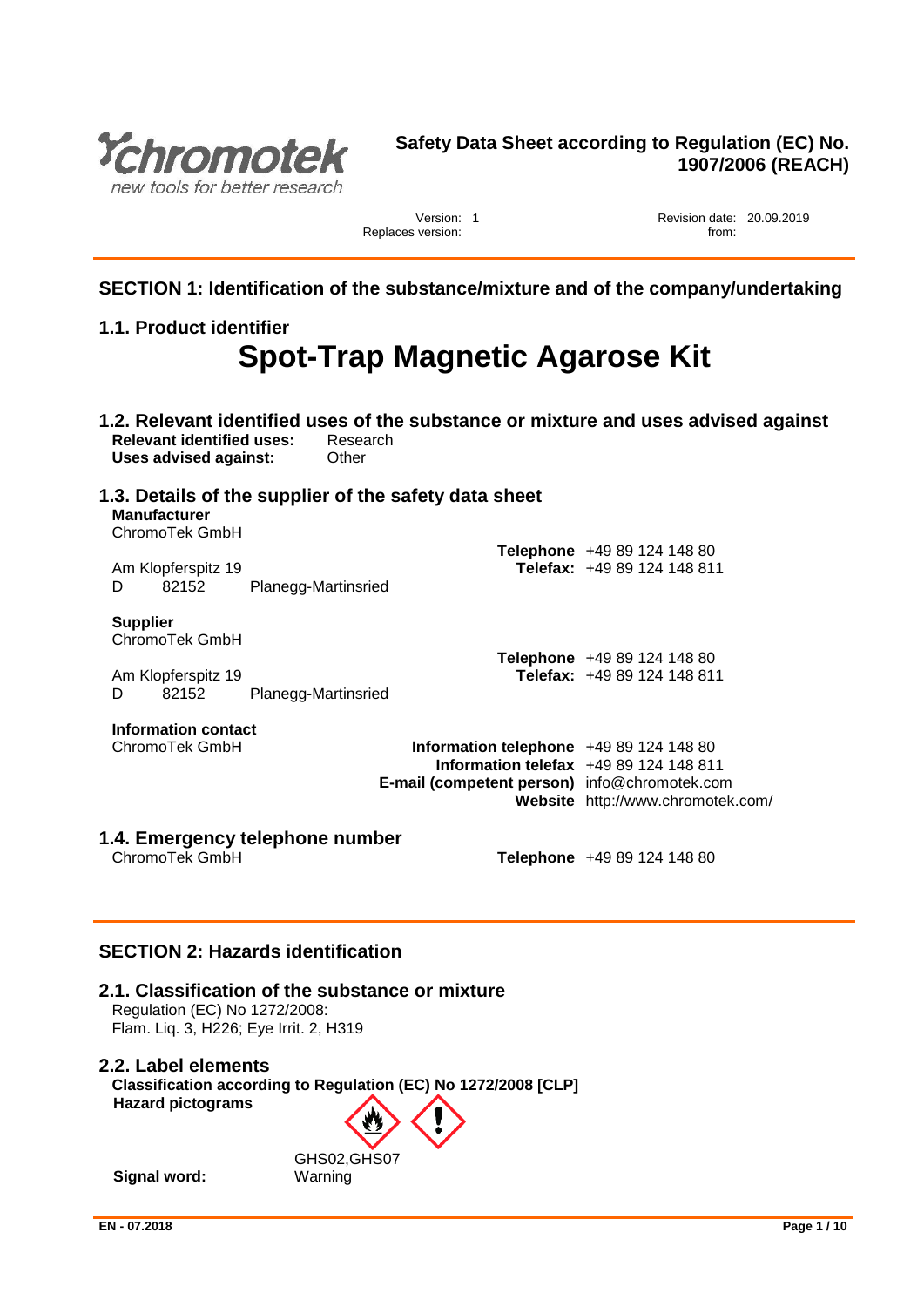| <b>Hazard statements:</b>        |                                                                                                          |
|----------------------------------|----------------------------------------------------------------------------------------------------------|
| H226                             | Flammable liquid and vapour.                                                                             |
| H319                             | Causes serious eye irritation.                                                                           |
| <b>Precautionary statements:</b> |                                                                                                          |
| P <sub>210</sub>                 | Keep away from heat, hot surfaces, sparks, open flames and other ignition sources. No                    |
| smoking.                         |                                                                                                          |
| P <sub>2</sub> 33                | Keep container tightly closed.                                                                           |
| P240                             | Ground and bond container and receiving equipment.                                                       |
| P241                             | Use explosion-proof [electrical/ventilating/lighting/.?] equipment.                                      |
| P242                             | Use non-sparking tools.                                                                                  |
| P243                             | Take action to prevent static discharges.                                                                |
| P <sub>264</sub>                 | Wash .? thoroughly after handling.                                                                       |
| P280                             | Wear protective gloves/protective clothing/eye protection/face protection.                               |
|                                  | P303+361+353 IF ON SKIN (or hair): Take off immediately all contaminated clothing. Rinse skin with water |
|                                  | [or shower].                                                                                             |
|                                  | P305+351+338 IF IN EYES: Rinse cautiously with water for several minutes. Remove contact lenses, if      |
|                                  | present and easy to do. Continue rinsing.                                                                |
| P337+313                         | If eye irritation persists: Get medical advice/attention.                                                |
| P403+235                         | Store in a well-ventilated place. Keep cool.                                                             |
| P <sub>501</sub>                 | Dispose of contents/container to disposal.                                                               |
| Ethanol                          | Hazardous component(s) for labelling:                                                                    |

#### **Special labelling of particular preparations:**

Safety data sheet available for professional user on request.

### **2.3. Other hazards**

No risks worthy of mention. Please observe the information on the safety data sheet at all times.

### **SECTION 3: Composition / information on ingredients**

### **3.1. Substances**

not applicable

### **3.2. Mixtures**

Mixture with, among others, the following ingredients and other non-hazardous admixtures

#### **Composition/information on ingredients**

| Substance:   | $EC-no.$ : | CAS-No.:   | INDEX no.:           | <b>REACH-no.:</b>                | <b>Concentration:</b> | Classification: EC 1272/2008<br>$(CLP)$ :                                                  |
|--------------|------------|------------|----------------------|----------------------------------|-----------------------|--------------------------------------------------------------------------------------------|
| Ethanol      | 200-578-6  | 64-17-5    | 603-002-00-5         | $01 -$<br>2119457610-<br>43-0000 | $15 - 25 \%$          | Flam. Lig. 2, H225; Eye Irrit. 2, H319                                                     |
| Sodium Azide | 247-852-1  | 26628-22-8 | $011 - 004 - 00 - 7$ |                                  | $< 0.1 \%$            | Acute Tox. 1/2, H300; Acute Tox. 1/2,<br>H310; STOT RE 2, H373; Aquatic<br>Chronic 1. H410 |

(Full text of H- and EUH-statements: see section 16.)

### **SECTION 4: First aid measures**

### **4.1. Description of first aid measures**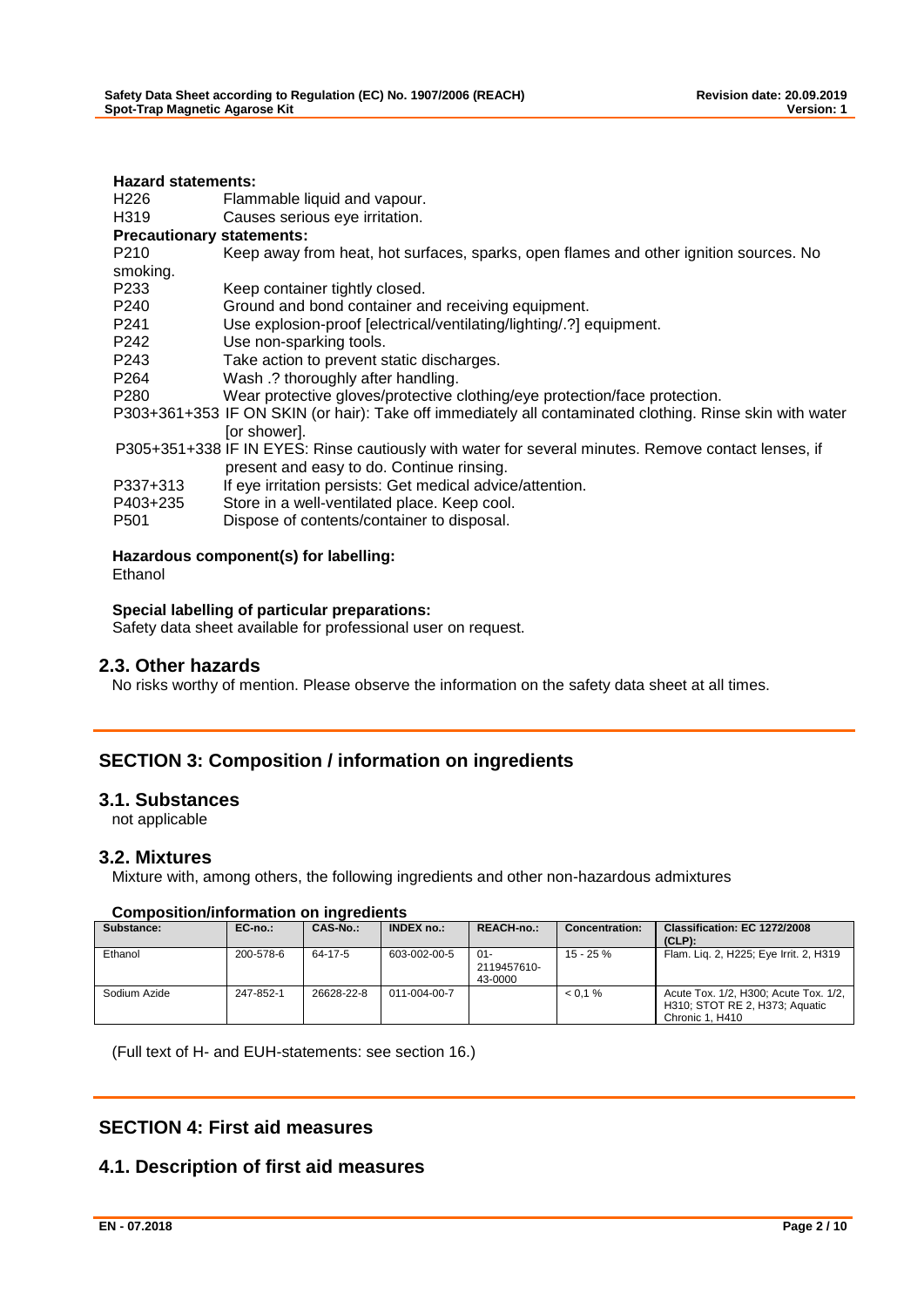**Safety Data Sheet according to Regulation (EC) No. 1907/2006 (REACH) Revision date: 20.09.2019 Spot-Trap Magnetic Agarose Kit** 

| <b>General information:</b> | In case of accident or unwellness, seek medical advice immediately (show<br>directions for use or safety data sheet if possible). Take off immediately all<br>contaminated clothing. |
|-----------------------------|--------------------------------------------------------------------------------------------------------------------------------------------------------------------------------------|
| In case of inhalation:      | Provide fresh air. In case of respiratory tract irritation, consult a physician.                                                                                                     |
| <b>Following skin</b>       | After contact with skin, wash immediately with plenty of water and soap. In case                                                                                                     |
| contact:                    | of skin irritation, consult a physician.                                                                                                                                             |
| After eye contact:          | In case of contact with eyes, rinse immediately with plenty of flowing water for 10<br>to 15 minutes holding eyelids apart. Subsequently consult an ophthalmologist.                 |
| After ingestion:            | Rinse mouth immediately and drink plenty of water. Seek medical attention if<br>problems persist.                                                                                    |

### **4.2. Most important symptoms and effects, both acute and delayed**

Symptoms No known symptoms to date. Danger No risks worthy of mention.

**4.3. Indication of any immediate medical attention and special treatment needed** Notes for the doctor No special measures are necessary. Treatment: Treat symptomatically.

### **SECTION 5: Firefighting measures**

### **5.1. Extinguishing media**

**Suitable extinguishing media** Water fog. Carbon dioxide (CO2). Foam. dry extinguishing powder. **Unsuitable extinguishing media** High power water jet.

### **5.2. Special hazards arising from the substance or mixture**

Vapours may form explosive mixtures with air. In case of fire may be liberated: Pyrolysis products, toxic.

### **5.3. Advice for firefighters**

### **General information**

Co-ordinate fire-fighting measures to the fire surroundings. Use water spray jet to protect personnel and to cool endangered containers. Move undamaged containers from immediate hazard area if it can be done safely.

#### **Special protective equipment for fire-fighters:**

In case of fire: Wear self-contained breathing apparatus.

### **SECTION 6: Accidental release measures**

### **6.1. Personal precautions, protective equipment and emergency procedures**

Wear personal protection equipment. Remove persons to safety. Provide adequate ventilation.

### **6.2. Environmental precautions**

Do not allow to enter into surface water or drains.

### **6.3. Methods and material for containment and cleaning up**

Treat the recovered material as prescribed in the section on waste disposal.

### **6.4. Reference to other sections**

Safe handling: see section 7 Personal protection equipment: see section 8 Disposal: see section 13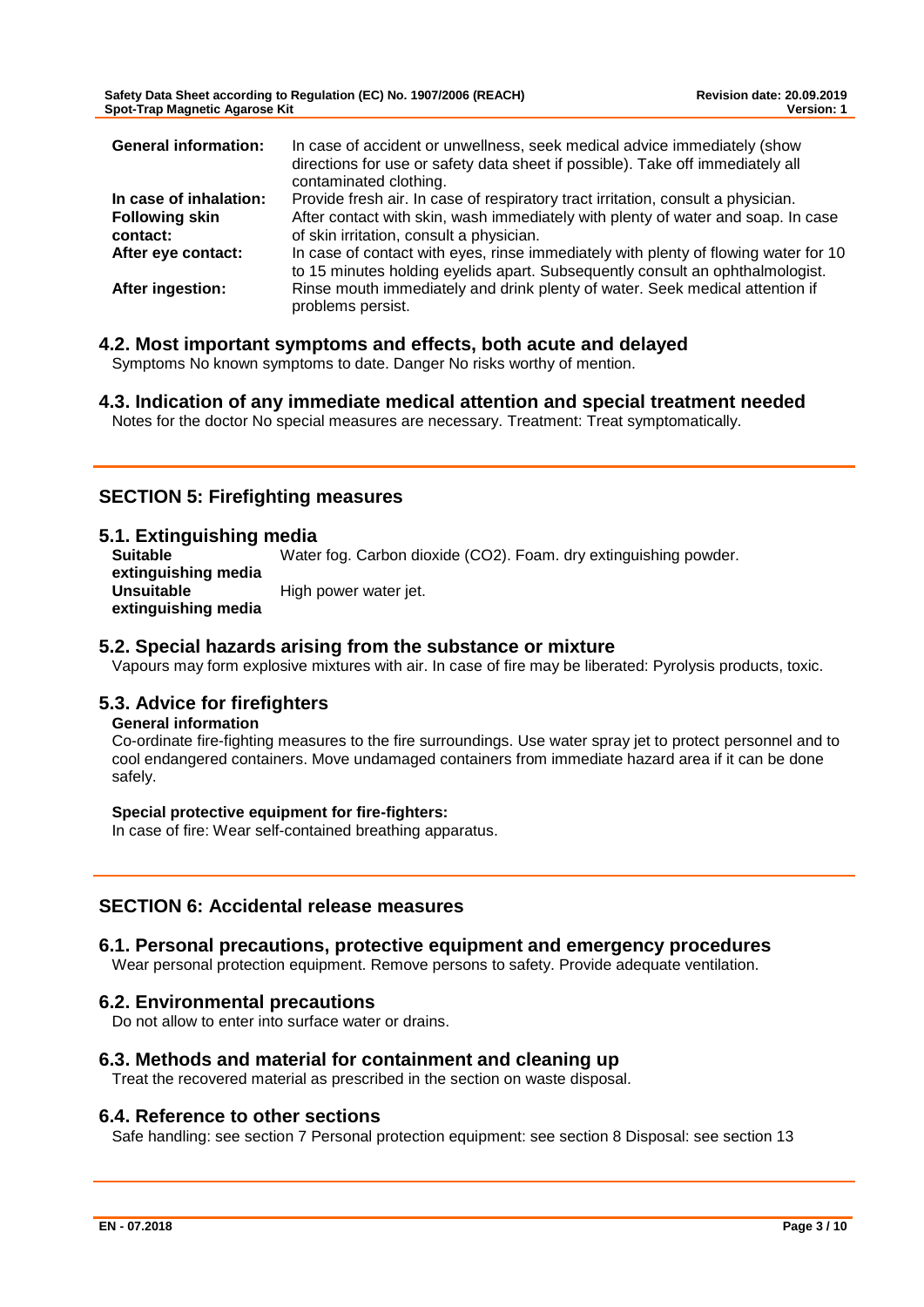### **SECTION 7: Handling and storage**

### **7.1. Precautions for safe handling**

#### **Advices on safe handling**

Specific end use(s) Provide adequate ventilation as well as local exhaustion at critical locations.

#### **Precautions against fire and explosion:**

Usual measures for fire prevention.

#### **7.2. Conditions for safe storage, including any incompatibilities Requirements for storage rooms and vessels**

Keep container tightly closed. Ensure adequate ventilation of the storage area. Keep/Store only in original container. Protect against: heat.

#### **Hints on joint storage**

Keep away from food, drink and animal feedingstuffs.

### **7.3. Specific end use(s)**

none

### **SECTION 8: Exposure controls/personal protection**

### **8.1. Control parameters**

#### **occupational exposure limit value**

| Substance: | CAS-No.: |    | Source:                                     | Occupational<br>exposure limit<br>value:[ppm] | Occupational<br>exposure limit<br>value: [mg/m <sup>3</sup> ] | <b>Limitation of</b><br>exposure<br>peaks: | Remark: |
|------------|----------|----|---------------------------------------------|-----------------------------------------------|---------------------------------------------------------------|--------------------------------------------|---------|
| Ethanol    | 64-17-5  | De | <b>TRGS</b><br>900                          | 500                                           | 960                                                           | 2(11)                                      | DFG. Y  |
| Ethanol    | 64-17-5  | EN | Gestis<br>Internatio<br>nal Limit<br>Values | 1000                                          | 1920                                                          |                                            |         |

#### **Substance with a common (EC) occupational exposure limit value.**

|            |        |         | --------------------------- |                             |                      |                |
|------------|--------|---------|-----------------------------|-----------------------------|----------------------|----------------|
| Substance: | CAS-No | Source: | Occupational                | <b>Occupational</b>         | <b>Limitation of</b> | <b>Remark:</b> |
|            |        |         | exposure limit              | exposure limit              | exposure             |                |
|            |        |         | value:[ppm]                 | value: [mɑ/m <sup>3</sup> ] | peaks:               |                |

### **DNEL-/PNEC-values**

| <b>DNEL</b><br>value |               |                  |
|----------------------|---------------|------------------|
| Substance:           | $^{\sim}$ -No | <b>DNEL/DMEL</b> |
|                      |               |                  |
|                      |               |                  |

# **PNEC Value**<br> **Substance:**

#### **Substance: CAS-No.: PNEC**

#### **Additional information**

none

### **8.2. Exposure controls**

#### **Occupational exposure controls:**

Provide adequate ventilation as well as local exhaustion at critical locations. Technical measures and the application of suitable work processes have priority over personal protection equipment.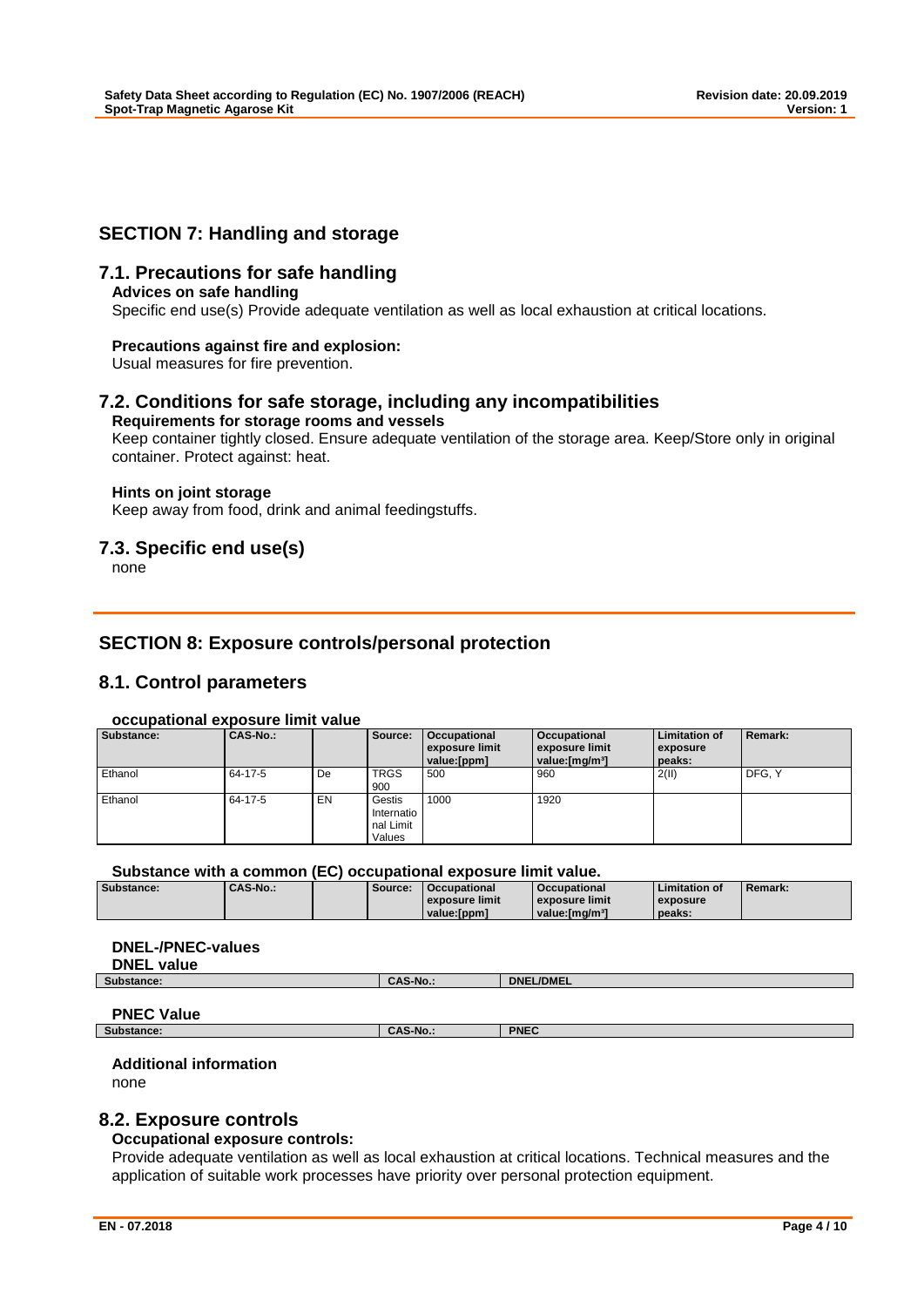#### **General protection and hygiene measures:**

When using do not eat, drink, smoke, sniff. Wash hands before breaks and after work. Apply skin care products after work. Wash contaminated clothing prior to re-use.

#### **Personal protection equipment**

Minimum standard for preventive measures while handling with working materials are specified in the TRGS 500.

#### **Respiratory protection**

Respiratory protection necessary at: Formation of aerosol. Suitable respiratory protection apparatus: Combination filter device (DIN EN 141)..

#### **Hand protection**

Suitable material:Tested protective gloves are to be worn: DIN-/EN-Norms:EN ISO 374 Suitable material: Butyl / 0,5mm / 8h / - Viton® / 0,4mm / 8h / - Unsuitable material: NR(Naturkautschuk) NBR(Nitrilkautschuk) PVC(Polyvinylchlorid)

#### **Eye/face protection**

Tightly sealed safety glasses.

#### **Body protection:**

Suitable protective clothing: Overall. For the protection against direct skin contact, body protective clothing is essential (in addition to the usual working clothes). Only wear fitting, comfortable and clean protective clothing.

#### **Environmental exposure controls**

refer to chapter 7. No further action is necessary.

#### **Consumer exposure controls**

refer to chapter 7. No further action is necessary.

#### **Exposure Scenario:**

none

### **SECTION 9: Physical and chemical properties**

#### **9.1. Information on basic physical and chemical properties Appearance**

| <b>Appearance</b><br><b>Physical state:</b><br>Colour:<br>Odour:<br><b>Odour threshold:</b> | Liquid<br>clear<br>characteristic<br>No data available |                |      |                   |
|---------------------------------------------------------------------------------------------|--------------------------------------------------------|----------------|------|-------------------|
| Safety relevant basis data                                                                  |                                                        |                |      |                   |
|                                                                                             | parameter                                              | Value          | unit | Remark            |
| pH:                                                                                         |                                                        |                |      | No data available |
| <b>Melting point/freezing point:</b>                                                        |                                                        |                |      | No data available |
| Initial boiling point and boiling                                                           |                                                        |                |      | No data available |
| range:                                                                                      |                                                        |                |      |                   |
| <b>Flash point:</b>                                                                         |                                                        | $\sim$ 35,5 °C |      |                   |
| <b>Evaporation rate:</b>                                                                    |                                                        |                |      | No data available |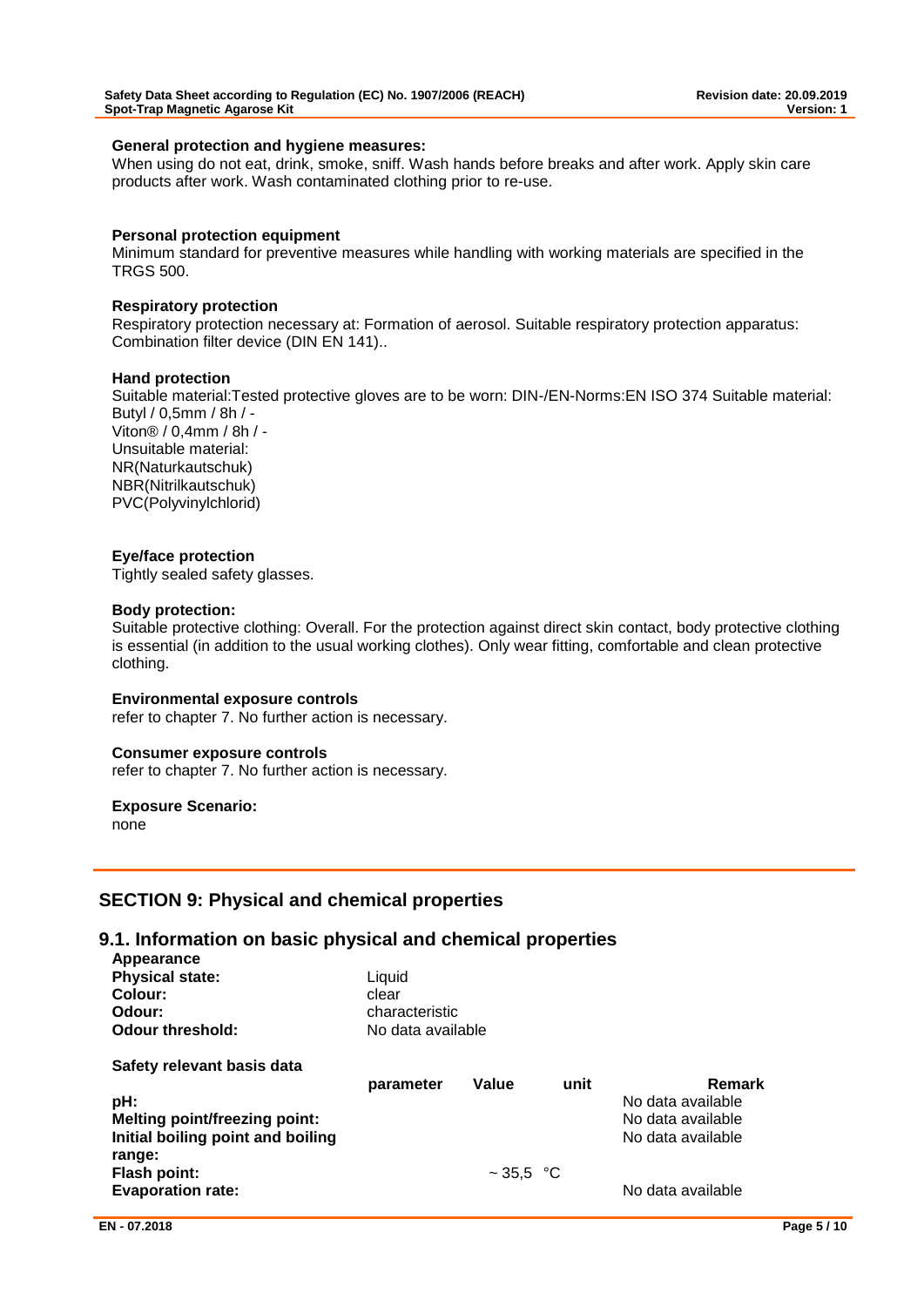**Flammability (solid, gas):** No data available<br> **Explosivity:** No data available<br>
No data available **Upper flammability or explosive limits: lower flammability or explosive limits: Vapour pressure:** No data available by a state of the state of the No data available **Vapour density:** No data available in the set of the set of the set of the No data available in the No data available **Relative density: Density:** No data available **Soluble (g/L) in:** No data available **Water solubility (g/L):** No data available **Fat solubility (g/L):** No data available **Partition coefficient: noctanol/water: Ignition temperature:**  $\qquad \qquad \qquad$  **No data available Decomposition temperature:** No data available **Viscosity:**<br> **Viscosity:**<br> **Oxidizing properties:**<br> **Oxidizing properties:**<br> **No data available Oxidizing properties:** 

**Explosivity:** No data available No data available

No data available

No data available

### **9.2. Other information**

none

### **SECTION 10: Stability and reactivity**

### **10.1. Reactivity**

Vapours may form explosive mixtures with air.

### **10.2. Chemical stability**

Decomposition with: UV-radiation/sunlight. heat.

### **10.3. Possibility of hazardous reactions**

Vapours may form explosive mixtures with air.

### **10.4. Conditions to avoid**

heat. UV-radiation/sunlight.

### **10.5. Incompatible materials**

Oxidising agent

### **10.6. Hazardous decomposition products**

In case of fire may be liberated: Carbon dioxide. Carbon monoxide.

### **SECTION 11: Toxicological information**

### **11.1. Information on toxicological effects**

**M-factor: Acute toxicity (dermal): Acute toxicity (oral): Acute toxicity (inhalative):**

**Acute toxicity**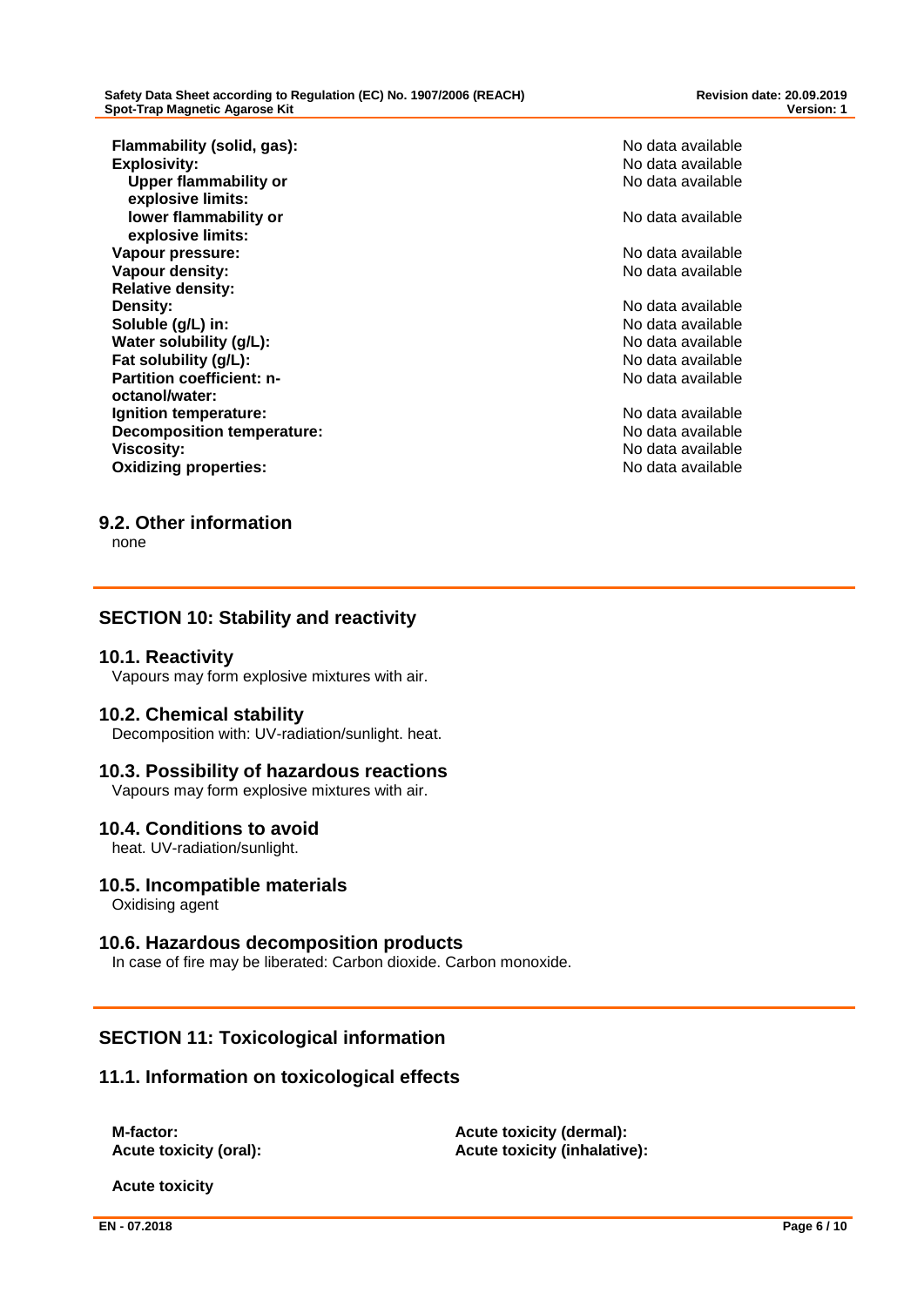| Substance: | CAS-No.: | <b>Toxicological information</b>                    |
|------------|----------|-----------------------------------------------------|
| Ethanol    | 64-17-5  | LD50 oral (rat) 7060 mg/kg                          |
|            |          | LC50 inhalation (rat, 4 h) 51 mg/L                  |
|            |          | LD50 dermal (rabbit) $>$ 2000 mg/kg                 |
|            |          | NOAEL STOT-RE oral (rat, 90 days, liver) 1730 mg/kg |
|            |          | kg/d                                                |
|            |          | NOAEL STOT-RE inhalative (rat, 21 days) > 20 mg/L   |

#### **Skin corrosion/irritation:**

mild irritant.

#### **Serious eye damage/irritation:**

strongly irritant.

#### **Respiratory or skin sensitisation:**

May cause an allergic skin reaction.

#### **CMR effects (carcinogenicity, mutagenicity and toxicity for reproduction)**

Carcinogenicity: No indications of human carcinogenicity exist. Germ cell mutagenicity: No indications of human germ cell mutagenicity exist. Reproductive toxicity: No indications of human reproductive toxicity exist.

#### **STOT-single exposure:**

none

#### **STOT-repeated exposure:**

none

### **Aspiration hazard:**

mild irritant.

### **SECTION 12: Ecological information**

### **12.1. Toxicity**

The information about ecology refers to the main components.

#### **Ecotoxicity**

| Substance: | <b>CAS-No.:</b> | <b>Ecotoxicity</b>                       |
|------------|-----------------|------------------------------------------|
| Ethanol    | 64-17-5         | LC50 (fish, 96 h) 11000 mg/l             |
|            |                 | EC50 (Great Water flea, 48 h) 12340 mg/L |
|            |                 | EC50 (algae, 72 h) 11,5 mg/l             |

### **12.2. Persistence and degradability**

Easily biodegradable (concerning to the criteria of the OECD)

### **12.3. Bioaccumulative potential**

No indication of bioaccumulation potential.

### **12.4. Mobility in soil**

none

#### **12.5. Results of PBT and vPvB assessment**

This substance does not meet the criteria for classification as PBT or vPvB.

### **12.6. Other adverse effects**

none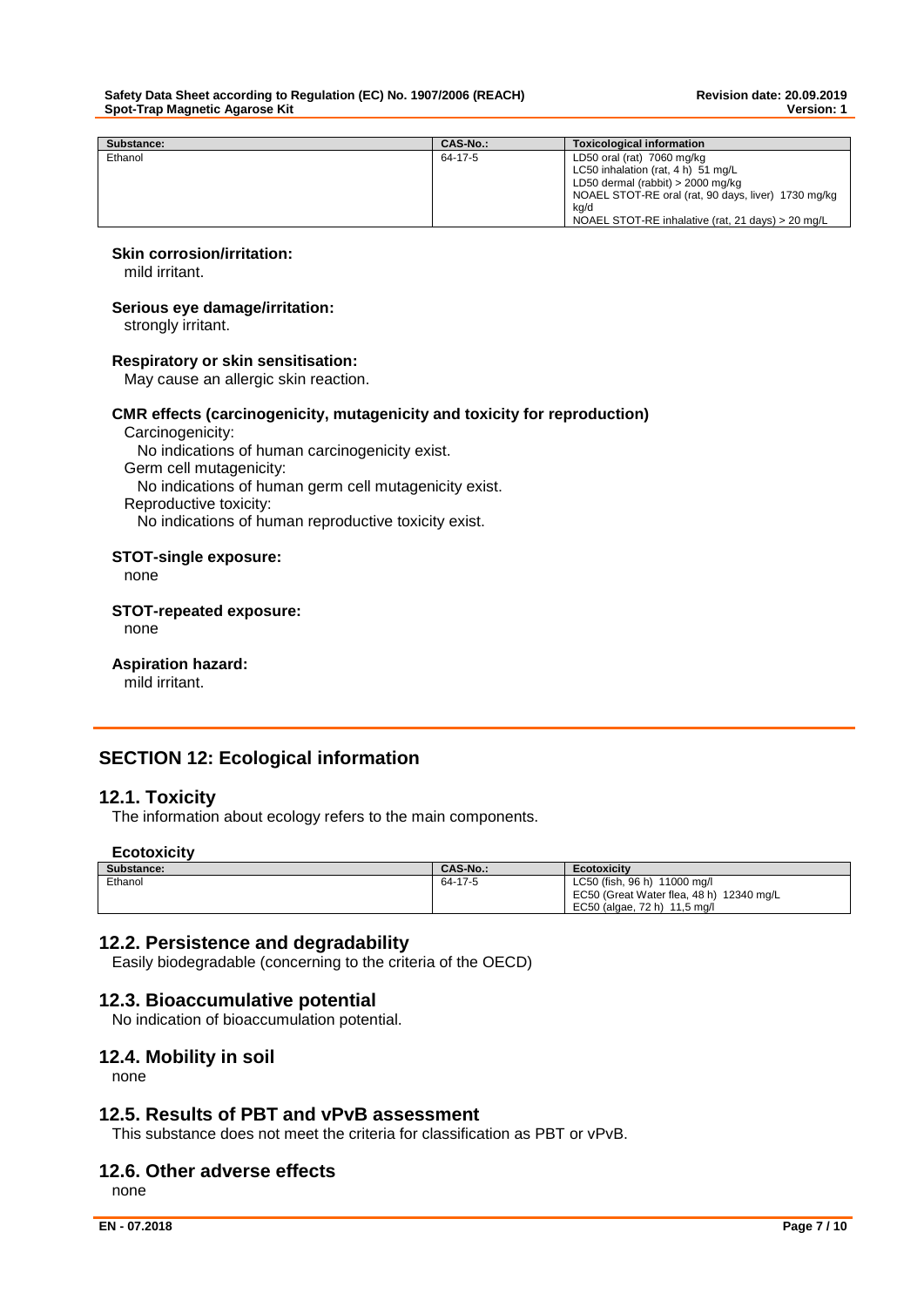### **SECTION 13: Disposal considerations**

### **13.1. Waste treatment methods**

#### **Appropriate disposal/Product:**

Waste disposal according to EC Directives 75/442/EEC and 91/689/EEC on waste and hazardous waste in their latest versions.

#### **Appropriate disposal / Package**

Non-contaminated packages may be recycled. Handle contaminated packages in the same way as the substance itself.

#### **List of proposed waste codes / waste designations according to EWC / AVV**

According to EAKV, allocation of waste identity numbers/waste descriptions must be carried out in a specific way for every industry and process.

### **SECTION 14: Transport information**

#### **14.1. UN number UN No.:** 1993

## **14.2. UN proper shipping name**

**Land transport (ADR/RID)** ENTZÜNDBARER FLÜSSIGER STOFF, N.A.G. Ethanol

### **Sea transport (IMDG), Air transport (ICAO-TI / IATA-DGR)**

FLAMMABLE LIQUID, N.O.S. Ethanol

# **14.3. Transport hazard class(es)**

**Hazard label(s) / Label:** 3 **Classification code: / Classification Code:** F1



### **14.4. Packing group Packing group/ Packing Group:** III

### **14.5. Environmental hazards**

**ADR/RID / IMDG / ICAO-TI / IATA-DGR:** X **Marine pollutant:** 

| es | Nο |
|----|----|
|    | J  |
|    |    |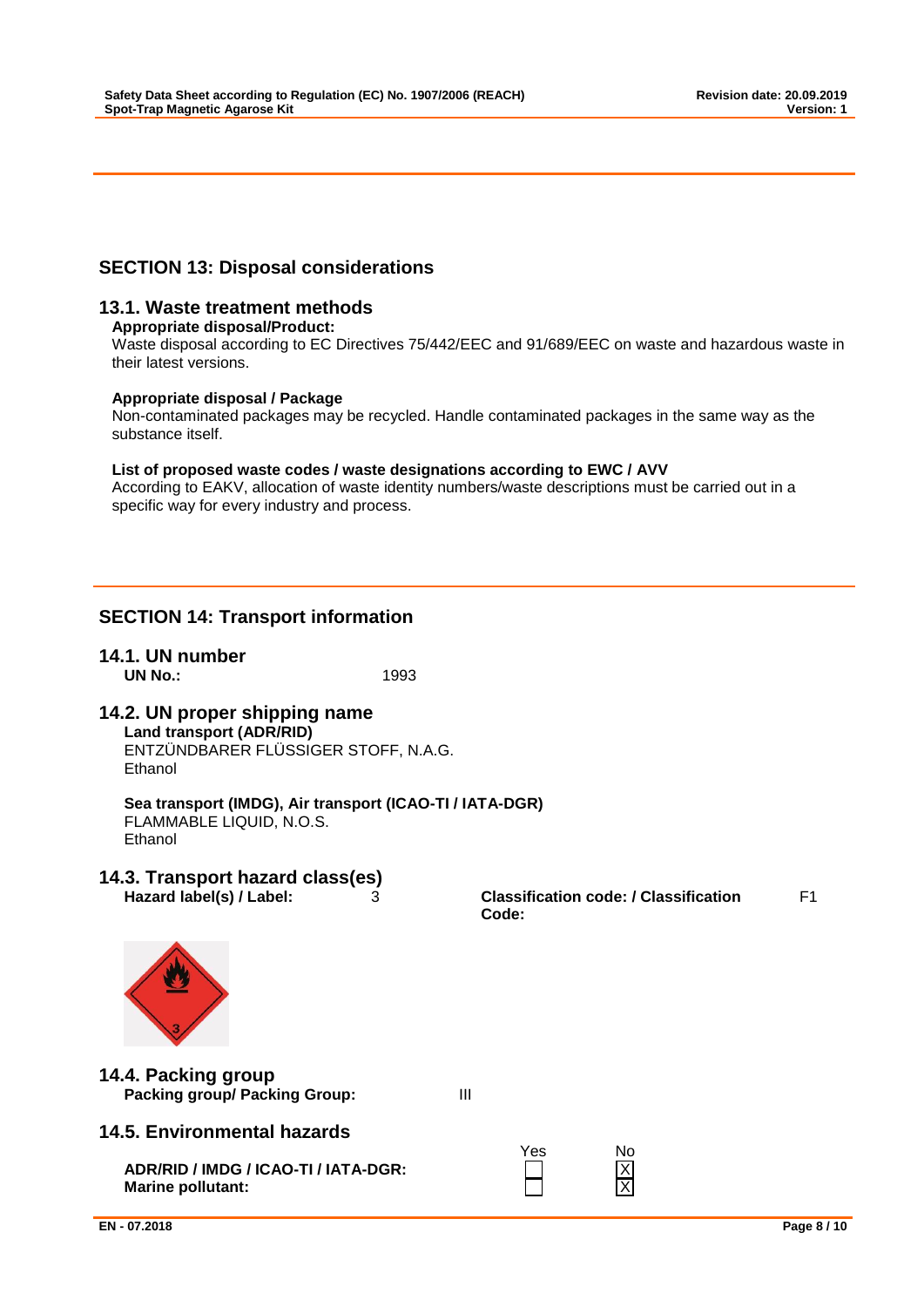## **14.6. Special precautions for user Land transport (ADR/RID)**

| transport category:<br><b>Special provisions:</b> | 274, 601 | tunnel restriction code:<br>Limited quantity (LQ): | 5 I |
|---------------------------------------------------|----------|----------------------------------------------------|-----|
|                                                   |          |                                                    |     |

**Sea transport (IMDG) EmS-No:** F-E, S-E **Special provisions:** 223 274 955 **Limited quantity (LQ):** 5 l

**14.7. Transport in bulk according to Annex II of MARPOL 73/78 and the IBC Code Remark** none

### **SECTION 15: Regulatory information**

**15.1. Safety, health and environmental regulations/legislation specific for the substance or mixture**

**EU legislation**

**Information on Regulation (EC) No 166/2006 establishing a European Pollutant Release and Transfer Register:**

none

**Regulation (EC) No. 1005/2009 on substances that lead to the depletion of the ozone layer:** none

**Regulation (EC) No. 648/2004 (Detergents regulation)** none

**Regulation (EC) No 850/2004 [POP-Regulation]:** none

**Regulation (EU) No 649/2012 on the export and import of dangerous chemicals:** none

**Use restriction according to REACH annex XVII, no.::** none

**National regulations**

Observe in addition any national regulations!

**Restrictions of occupation** none

**Other regulations, restrictions and prohibition regulations** none

### **15.2. Chemical Safety Assessment**

**For this preparation a chemical safety assessment has been carried out.** For this substance a chemical safety assessment is not required.

### **SECTION 16: Other information**

**Relevant H- and EUH-phrases (Number and full text): Hazard statements**